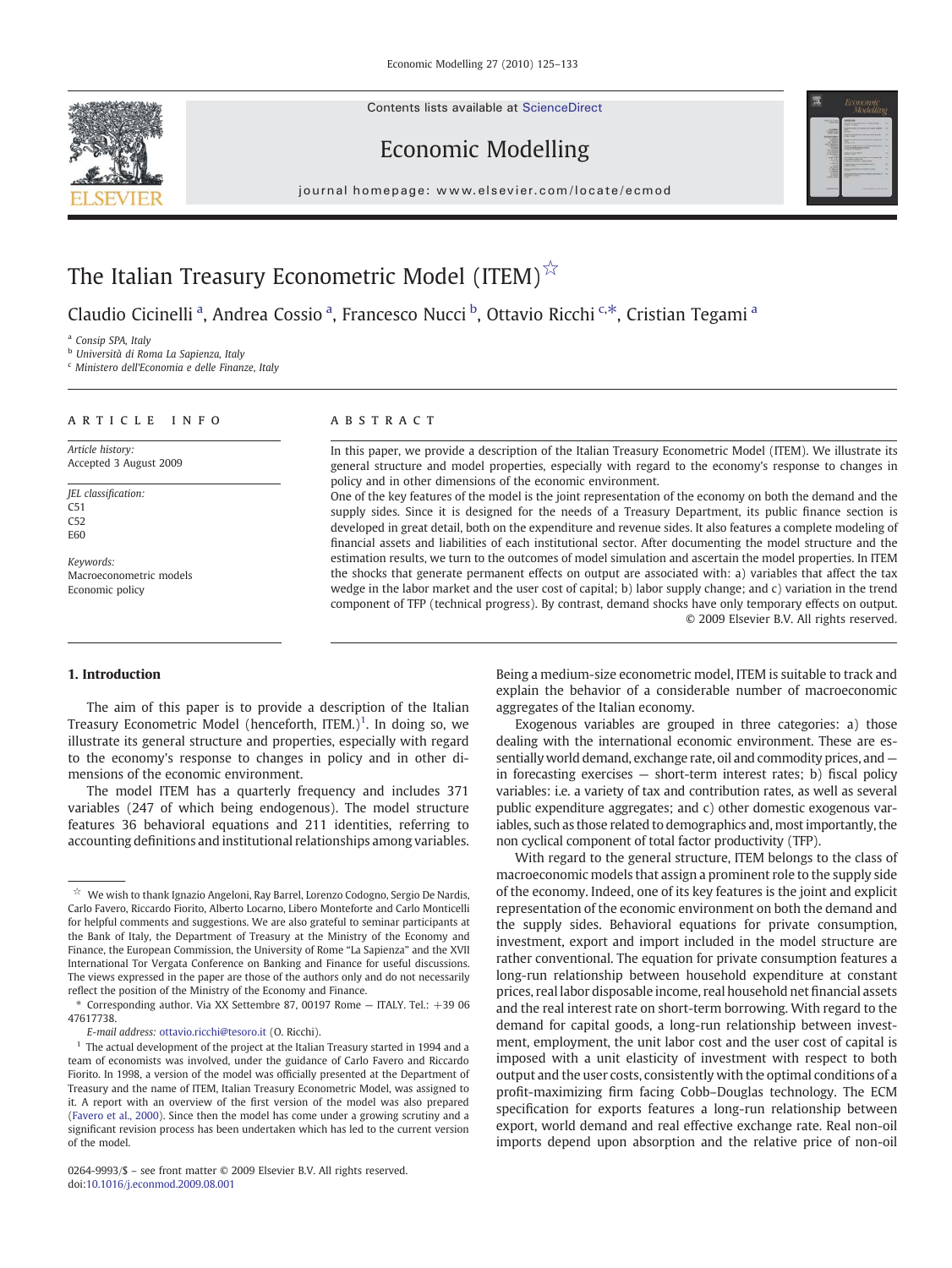imports whilst imports of oil and energy have a simpler structure featuring a long-run relationship between oil and energy imports and the volume of economic activity.

A notable feature of ITEM is that gross domestic product is computed, via an accounting identity, on the supply side. In particular, total GDP is the sum of value added of market and non market sectors and net indirect taxes and, importantly, the value added of the market sector is obtained through a production function of the Cobb–Douglas type with constant returns to scale, where value added depends on labor, capital stock and total factor productivity (TFP).

The demand equation for labor input is estimated by imposing a long-run relationship coherent with the optimal conditions of the firm's profit maximization as it is done for the demand for capital goods. A specific characteristic of ITEM is that the TFP variable is modeled as a combination of two components: an exogenous trend component, that reflects long-run growth determinants, such as technical progress and organizational innovation, and a cyclical component. The latter reflects measurement problems in the available input statistics, which fall short of properly capturing cyclical variation in the degree of intensity of factor utilization. This cyclical component of TFP is thus modeled through a statistical equation that links it to demand conditions.

The model GDP accounting identities are closed by computing inventory changes as the difference between GDP and total demand. The fact that they are treated as a residual buffer, rather than a variable determined by a behavioral equation, represents a novel feature of our model dating back to its initial version (see [Favero et al.,](#page--1-0) [2000 and Fiorito, 2003](#page--1-0)).

Price and wage behavior is modeled similarly to most existing econometric models. Value added prices respond with a unit elasticity to unit labor costs and to the cyclical component of TFP. This channel provides a feedback from the supply side of the economy to the demand side. Indeed, price changes induced by tensions on capacity utilization and the demand side impinge on firms' external competitiveness thereby affecting aggregate demand. This brings back the observed TFP level toward its trend value. As far as the labor market is concerned, a bargaining model underlies the wage equation. The real wage is linked, in the long run, to labor productivity, the unemployment rate and the tax wedge on labor.

In ITEM real or nominal frictions usually characterizing several markets do not explicitly rest on microeconomic foundations. For example, we do not introduce price or wage stickiness by relying explicitly on theoretical underpinnings, like the state-dependent Calvo price staggering. However, we do allow our model specification to accommodate the effects of frictions. In particular the dynamic specification of the equations features a disequilibrium correction mechanism where the speed of adjustment varies from variable to variable. This modeling tool contributes to mimic, on empirical ground, the relevant effects of frictions.

To wrap up, output in ITEM — albeit computed directly on the supply side from an accounting identity — is determined in the short run by demand conditions. Indeed, the inclusion of TFP in the production function and the statistical equation to account for its observed cyclical variation are the technical devises to make demand conditions predominant in the short run. Output level is determined on the supply side as to what pertains the long run. In ITEM the shocks that generate permanent effects on output are associated with: a) variation of variables affecting the tax wedge in the labor market and the user cost of capital; b) labor supply change; and c) variation in the trend component of TFP (technical progress). By contrast, impulses on the demand side have only temporary effects on output and, in general, on the economy.

Moreover, since ITEM is designed for the needs of a Treasury Department, its public finance section is developed in great detail. Spending and revenue items are modeled almost with the same level of breakdown provided by the national statistical institute (ISTAT) in the general government appropriation accounts. On the expenditure side the most relevant distinction is between public consumption decomposed in its labor and non-labor (purchase of intermediate goods) components, subsidies and public investment. These primary expenditure items summed to interest payments — estimated as a function of the debt stock and interest rates pattern — add up to total government expenditures. Shocks to government outlays have an impact on GDP, although generally a temporary one. Concerning revenues, all main components are separately included: direct taxes on labor (IRE, formerly called IRPEF) and on profits (IRES, formerly called IRPEG), indirect taxes  $-$  divided into value added tax (IVA), excises on fuel production and regional tax on productive activities (IRAP) — and social security contributions. For the latter we keep the official distinction between employers, self-employed and employees' contributions. Each revenue variable included in the above list is obtained by multiplying an implicit average tax rate to the corresponding tax base (see [Mendoza et al., 1994\)](#page--1-0). In addition, ITEM includes taxation on income from financial capital, on capital gains and on local duty on real estate (ICI). In general, tax rates are distortionary and they either enter into the fiscal wedge between real disposable wage and salary and the labor cost or contribute to determine the value of the user cost of capital. In both ways taxation ends up affecting the level of GDP permanently.

A relevant characteristic of ITEM is the explicit modeling of the accumulation process of financial assets and liabilities of the institutional sectors as well as of their feedbacks on agents' decisions. In particular, we have reconstructed the flow of funds for: a) the household sector, b) the non residents sector, c) the sector pertaining to public administration and d) the business sector featuring both financial and non financial firms. It is important to note that we also model in a comprehensive and coherent fashion all flows of capital income.<sup>2</sup>

The approach underlying ITEM is not that of dynamic stochastic general equilibrium models (DSGE) which has become increasingly popular (see, e.g., [Smets and Wouters, 2003](#page--1-0) and [Forni et al., 2007](#page--1-0)). In other words, the relationship between variables and the propagation mechanisms of any impulse that characterize our theoretical framework is not obtained within a forward-looking model, fully based on agents' intertemporal optimization. In some respect such a carefully micro-founded theoretical model would have proved more appropriate than our own approach, as in that framework, for example, the parameters describing tastes and technology are readily identified (see [Favero, 2007](#page--1-0)). On the other hand, however, a parsimoniously parameterized model of the DSGE type has some limitations with respect to a less theory dependent, but more data-driven, dynamic model like our own. For example, as we emphasized before, in ITEM we allow for a breakdown of fiscal variables into a large number of components and also explicitly consider the borrowing and lending activities of all the institutional sectors in the Italian economy thus making our model more informative. Whilst the recent DSGE models estimated in a Bayesian framework allow one to increase the number of parameters with respect to previous approaches, it is clear that DSGE models do not allow for a variable coverage as large as the one featured in ITEM.<sup>3</sup> Moreover, an institutional scope assigned to the Treasury model is that of forecasting macroeconomic aggregates

<sup>&</sup>lt;sup>2</sup> The entire structure of the model is analyzed in greater detail in a separate Attachment to the online version of the paper (see Attachment I).

<sup>3</sup> As eloquently exposited in [Favero \(2001\)](#page--1-0), [Spanos \(1990\)](#page--1-0) introduces the distinction between structural and statistical identification in econometric modeling, positing that structural identification refers to the uniqueness of the structural parameters, as defined by the re-parameterization of the model's reduced form, whilst statistical identification deals with the selection of a well-defined model as reduced form. Whilst DSGE models pursue structural identification, models in the so called LSE tradition (where LSE stands for London School of Economics) pay a greater attention to statistical identification. Therefore, it is this latter feature that characterizes our model.